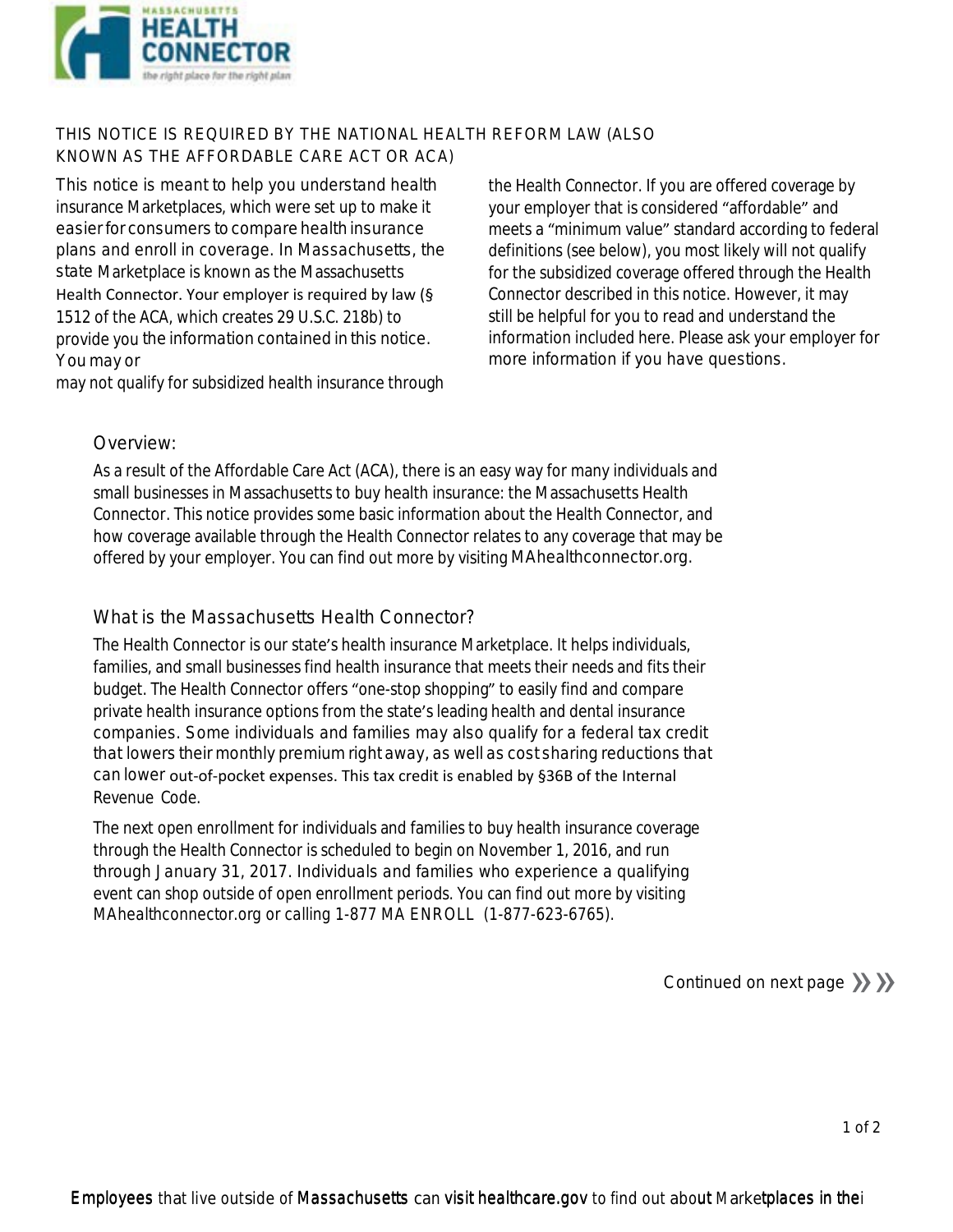Can I qualify for federal and state assistance that reduces my health insurance premiums and out-of-pocket expenses through the Health Connector?

Depending on your income, you may qualify for federal and/or state tax credits and other subsidies that reduce your premiums and lower your out-of-pocket expenses if you shop through the Health Connector. You can find out more about the income

criteria for qualifying for these subsidies by visiting [MAhealthconnector.org](http://MAhealthconnector.org/) or calling 1-877 MA ENROLL (1-877-623-6765).

Does access to employer-sponsored coverage affect my eligibility for help paying for coverage through the Health Connector?

An offer of health coverage from your employer could affect your eligibility for subsidies through the Health Connector. If your income meets the eligibility criteria, you will qualify for subsidies through the Health Connector if:

- Your employer does not offer coverage to you, *or*
- Your employer does offer you coverage, **but**:
	- <sup>X</sup>Your employer's offer of coverage for just you (not including other family members) would require you to spend more than the following percentage(s) of your household income:

| Is your employer's individual health insurance coverage<br>affordable? |                           |
|------------------------------------------------------------------------|---------------------------|
| Coverage for 2016                                                      | 9.66% of household income |
| Coverage for 2017                                                      | 9.69% of household income |

*or*

<sup>X</sup>The coverage your employer provides does not meet the "minimum value" standard set by federal law (which says that the plan offered has to cover at least60percentoftotalallowedcosts).

If you have coverage through your employer but are interested in shopping through the Health Connector, be sure to check with your employer on the rules around how and when you can disenroll from your employer's group coverage. If you purchase a health plan through the Health Connector instead of accepting health coverage offered by your employer, please note that you will lose the employer contribution (if any) for your health insurance. Also, the amount that you and your employer contribute to your employer-sponsored health insurance is often excluded from federal and state income taxes.

Please note: You can find the most up to date percentages used to calculate affordability here: [www.mahealthconnector.org/esi-affordability-calculator.](http://www.mahealthconnector.org/esi-affordability-calculator)

**Continued on next page >>>>>>>>>>>>>>>>>>>>>>>>>>>>>>>** 

VisitMAhealthconnector.orgorcall1-877MAENROLL(1-877-623- 6765) or TTY: 1-877-623-7773, Monday to Friday, 8:00 a.m. to 6:00

2 of 3